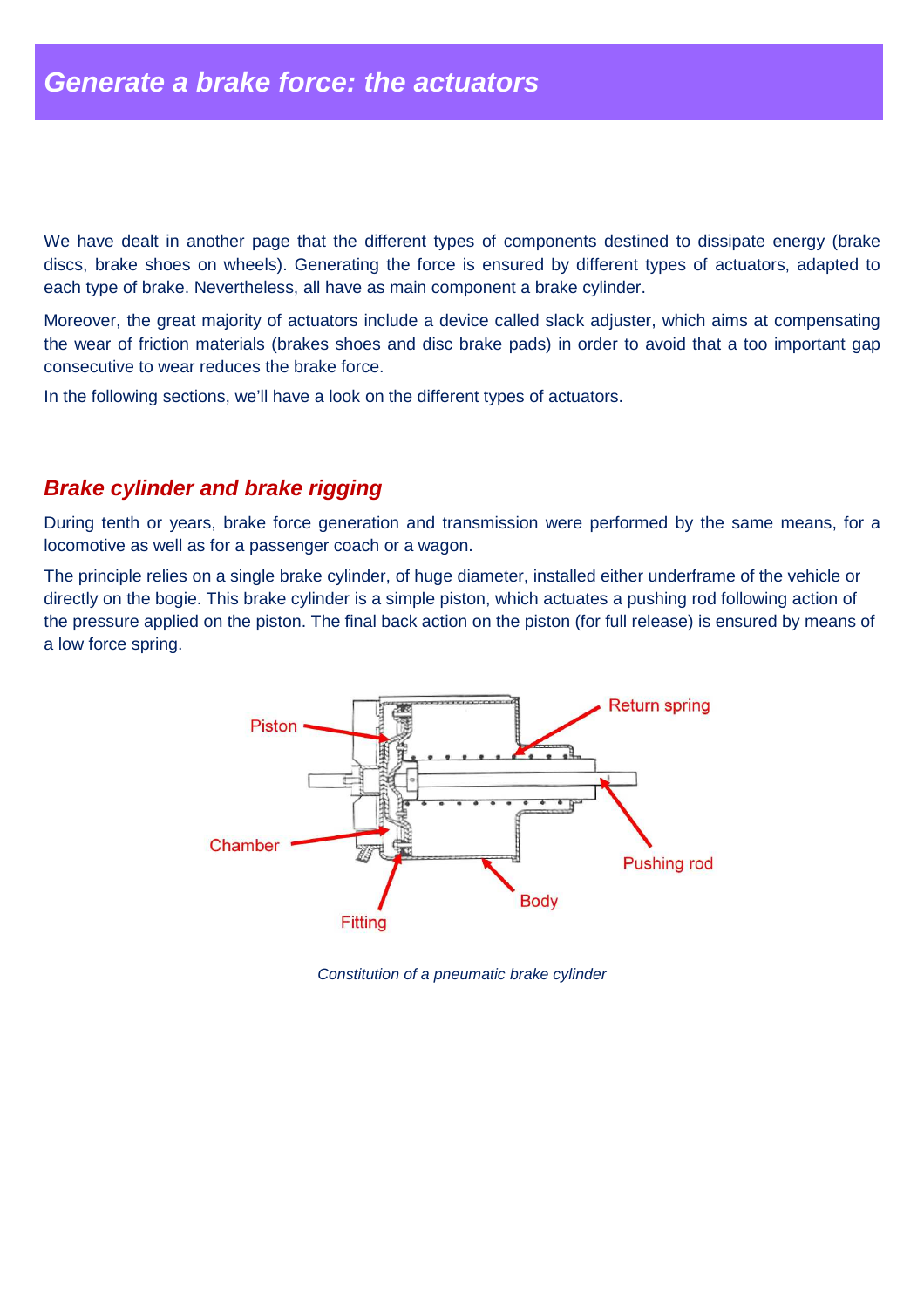

Brake cylinder on a wagon (Document FAIVELEY)

Force transmission down to the brake shors is ensured by means of a brake rigging, sometimes complex and composed of levers and rods as well as several fixed points. The lever arms which are thus obtained also enable to amplify the force generated by the brake cylinder.



Typical example of a brake rigging for a twin axles wagon



Typical example of a brake rigging for a wagon equipped with two bogies

On some wagons, a brake mode changing device makes it possible to adjust the brake level to the load status (empty or loaded) of the wagon, this in order to not too much reduce the braking performances when the wagon is loaded, as well as avoiding axle locking when the wagon is empty. This device has two positions (empty and loaded), which makes it possible to change the amplification ratio of the rigging by displacing one of the fixed points of this rigging at one end of a lever arm. The device is adjusted so as to have at mid-load the same braking power in "loaded" status than when empty on "empty" position. Decision to operate the wagon on "empty" or "loaded" position is the responsibility of the Operator, according to the effective load of the wagon.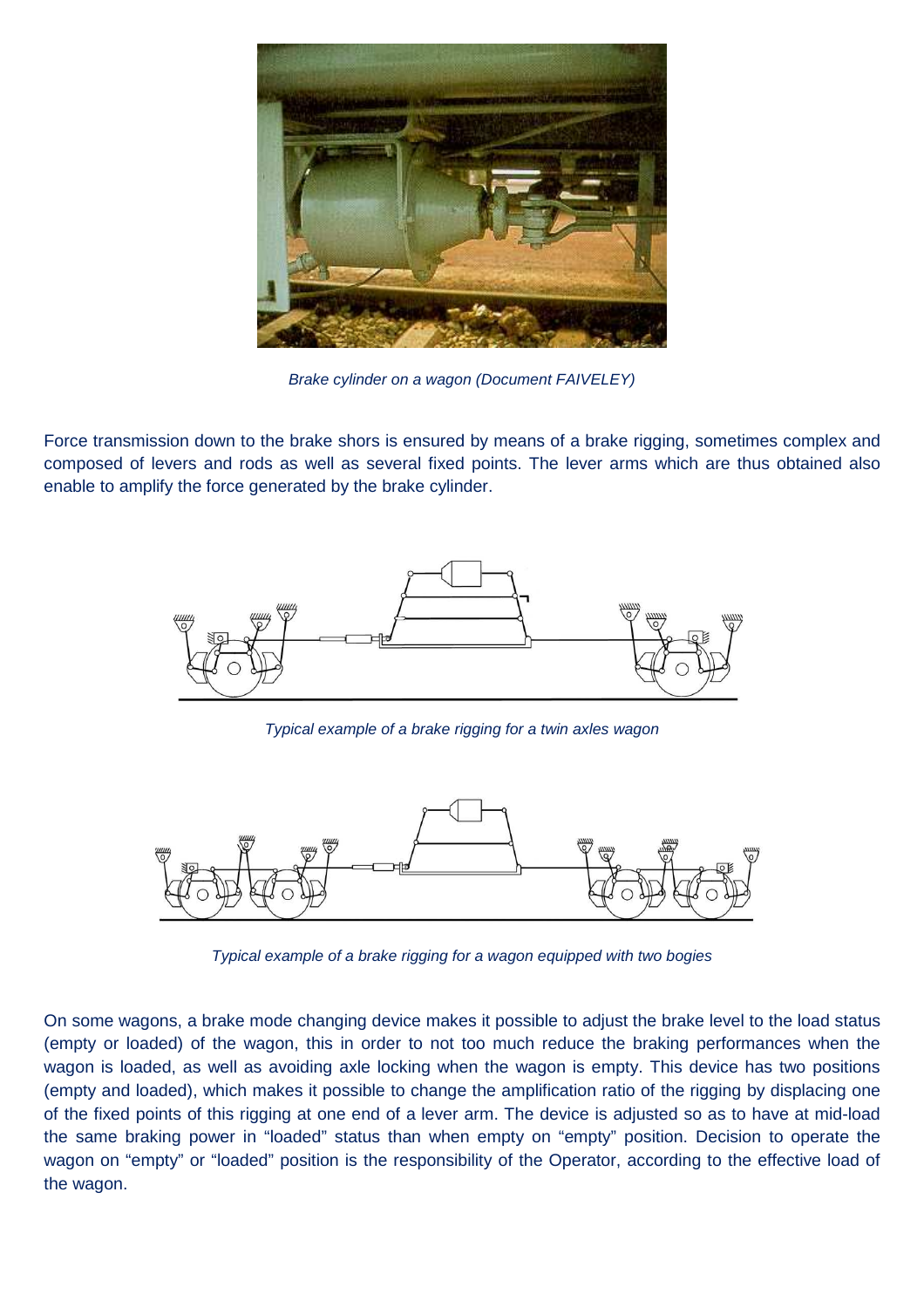In some cases, self-adjusting devices of the mechanical type can also be used, making it possible to continuously adjust the brake force to the load of the wagon, the load information being supplied in form of a compressed air pressure generated by a sensor included within the primary suspension.

A slack adjuster is integrated in the rigging, at a carefully selected point in order to render its adjusting capacity compatible with maximum wear of brake shoes and wheels, taking into consideration amplification of stroke generated by the different rigging levers.

Nevertheless, this architecture is essentially adapted to tread brake: the introduction of the disc brake and the need for increasing the efficiency of the tread brake and reducing its size have led to the development of new generations of actuators (see under).

## **The slack adjuster**

The slack adjuster is a clever device that enables to keep a constant gap between the friction material (brake shoe or pad) and its counterpart (wheel or brake disc).

It is integrated in the brake rigging (for a wagon), or directly in the actuator (tread brake unit or disc brake unit : see further).



Slack adjuster for installation in the brake rigging of a wagon (Document FAIVELEY)

The slack adjuster principle is simple, although its design is quite complex and constitutes a particular knowhow. Its detailed operation is also complex to describe, therefore we will not go into any more details on this matter.

Basically, the slack adjuster integrated a ball nut sliding on a screw that is interdependent from the pushing rod transmitting the force of the cylinder. When brake is applied, the nut goes forward by rotating on the screw, for a longitudinal distance that corresponds to the wear generated during the previous braking, this in order to keep a constant gap between brake shoe and wheel of brake pad and disc, this gap being pre-adjuster. The slack adjuster is defined to compensate the total stroke corresponding to the maximum wear authorized and cumulated for the friction material (brake shoe or pad) on one hand, for the counterpart (wheel or brake disc) on the other hand.

# **Tread brake unit**

The two main drawbacks of the cylinder + rigging architecture to actuate brakes shoes are:

- A high weight
- A bad efficiency, in particular if the maintenance is not correctly performed.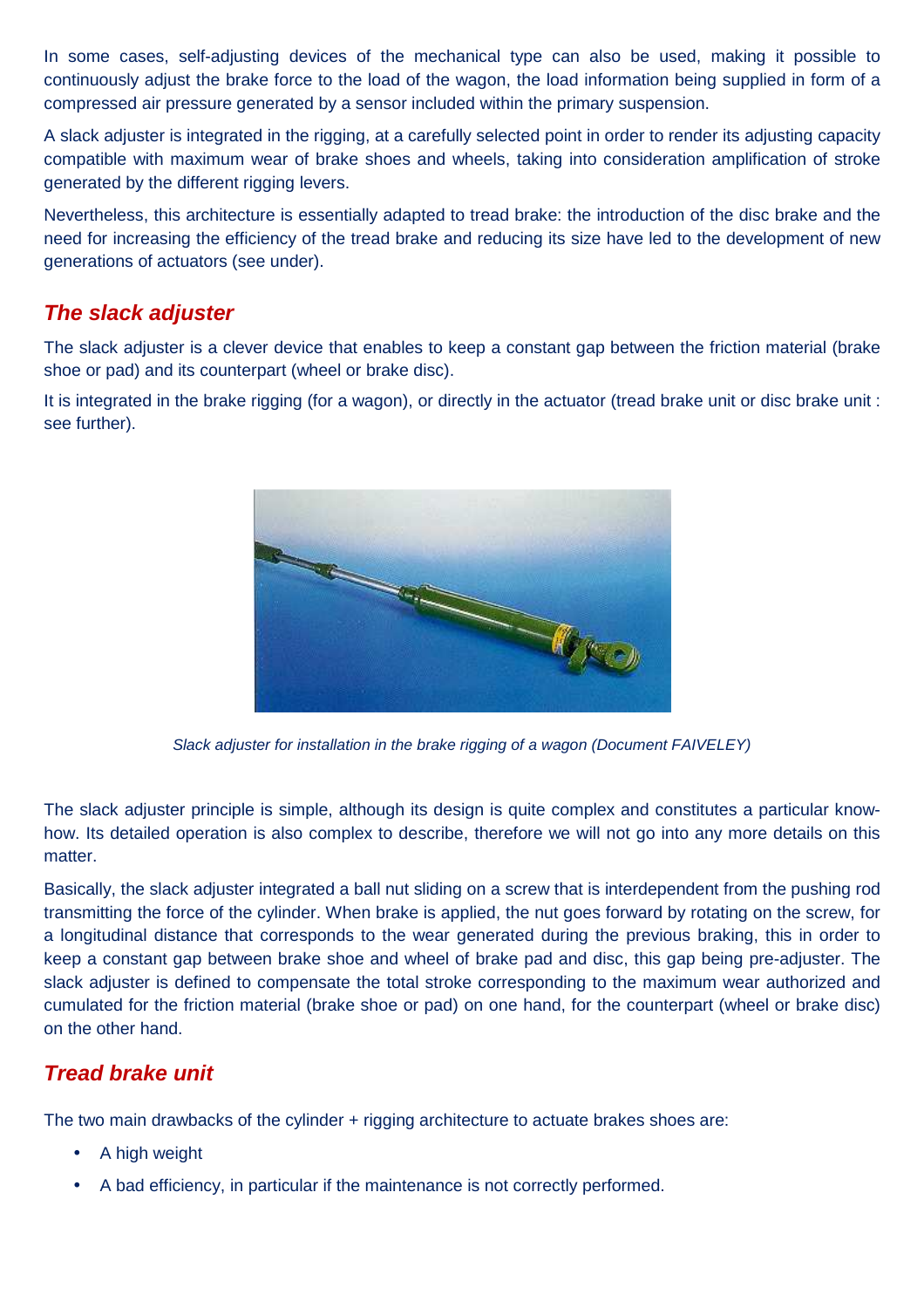This is the reason why since around thirty years, tread brake units have been developed, the principle of which being to decentralize the brake force generation (the cylinder) at the level of each weel. A tread brake unit is therefore composed of:

- A brake cylinder
- A device for amplification of the force generated by the cylinder
- An integrated slack adjuster
- A brake shoe holder.

The tread brake unit is fixed on the bogie frame, in the continuation of the wheel tread. It applies the shoe on only one side of the wheel. For some specific applications, a rigging can be used to apply a second shoe on the other side of the wheel.



Tread brake unit for TGV or BB 26000 motor bogie (Document FAIVELEY)

Quite bulky at the beginning, tread brake units have made huge progress within the last years in terms of compactness, and become now more easy to integrate in the very "crowded" of modern bogies.



Compact tread brake unit (Document KNORR Bremse)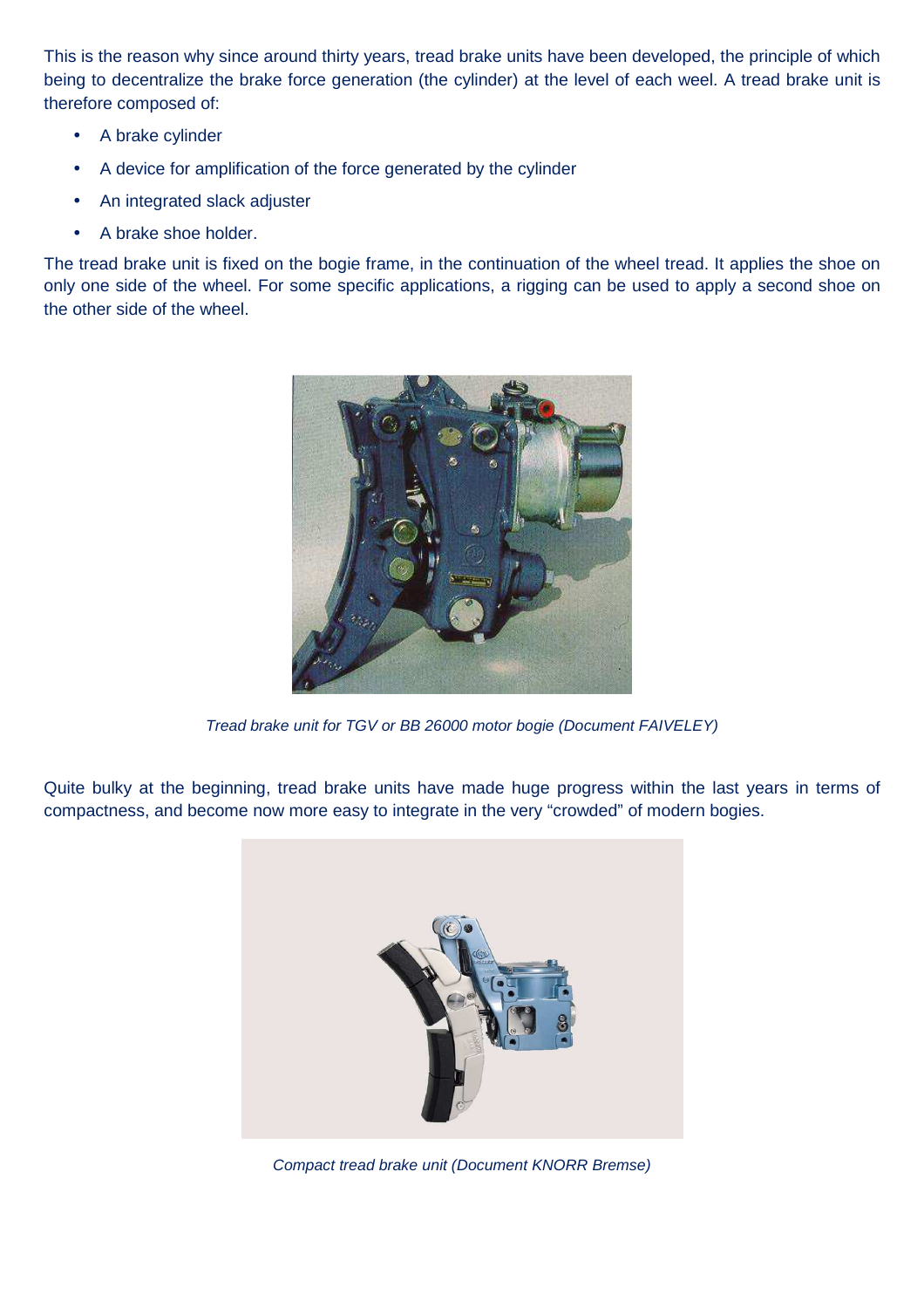Depending on the brake force to apply and the energy to dissipate, it can be necessary to equip the tread brake unit with two brake shoes, which is rendered possible by using a double shoe holder.



Compact tread brake unit with double composite brake shoes on a motor wheel of the X 72500 DMU

In some cases, the tread brake only requires a low brake force, which is in the range of a simple cylinder without the need for an amplification: this is in particular the case for use in combination with a disc brake on the same axle, the latter, more powerful, absorbing the greatest part of the brake force of the axle. The brake cylinder simply integrates a slack adjuster, and directly applies the brake shoe on the wheel.



Brake cylinder with a double composite brake shoe on a trailer wheel of the X 72500 DMU

In this configuration also, it can be necessary to use a double shoe holder.

### **The disc brake unit**

When the disc brake has been developed, it has been necessary to design specific actuators, the system composed of a single cylinder associated to a rigging being not adapted to this application.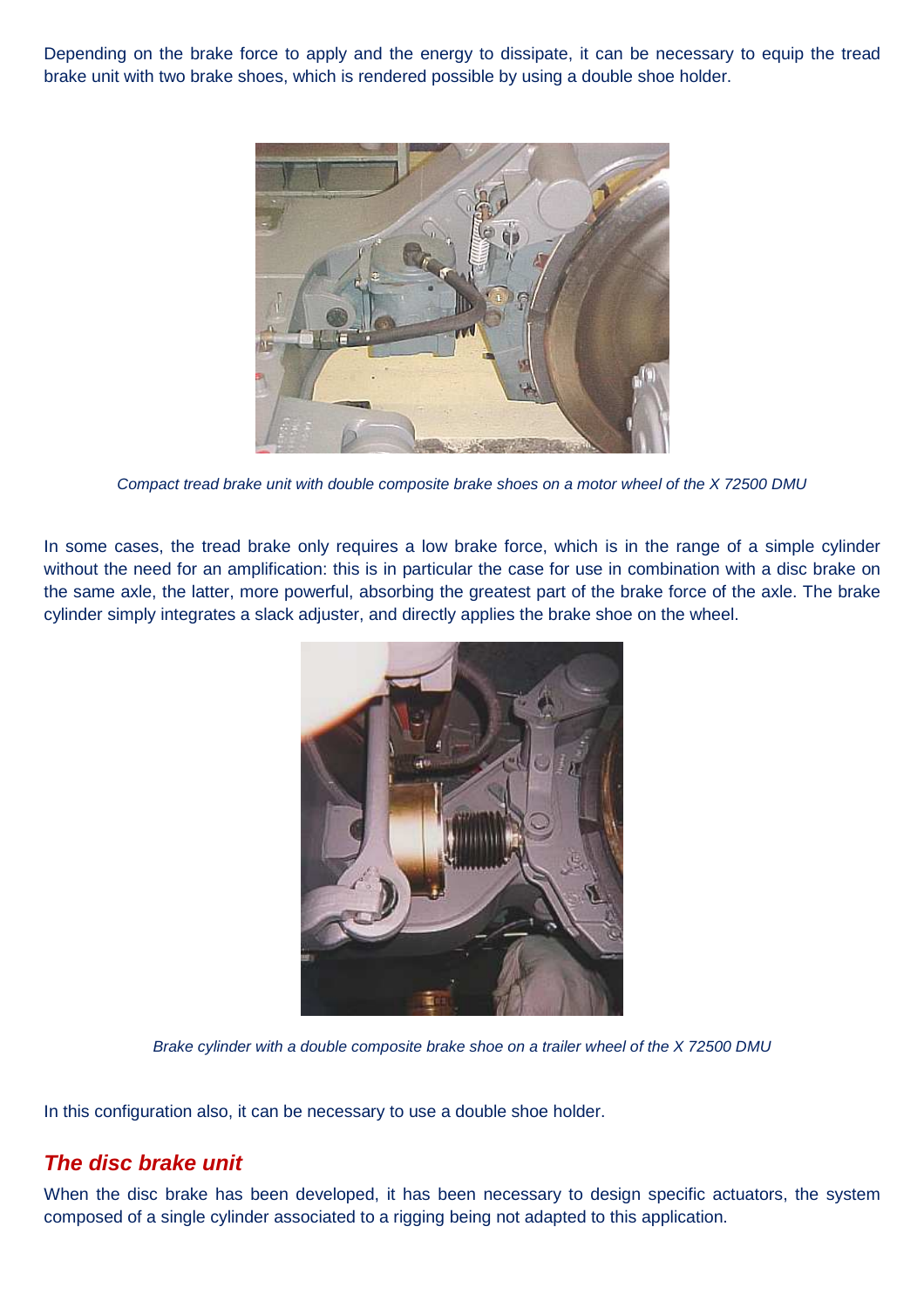

Installation principle of the axle mounted disc brake

Therefore, for each disc, the actuator is composed of:

- A brake cylinder with an integrated slack adjuster
- A rigging for amplification
- A pad holder



Brake cylinder and rigging on a metro motor bogie

For the hydraulic brake (see the page dedicated to the electrohydraulic brake), the rigging is generally far more compact (because of the far higher generated forces thanks to the high pressures authorized by the use of hydraulics), eventually reduced to a single rocker or even does not exist (case of calipers similar to the ones used for automobiles).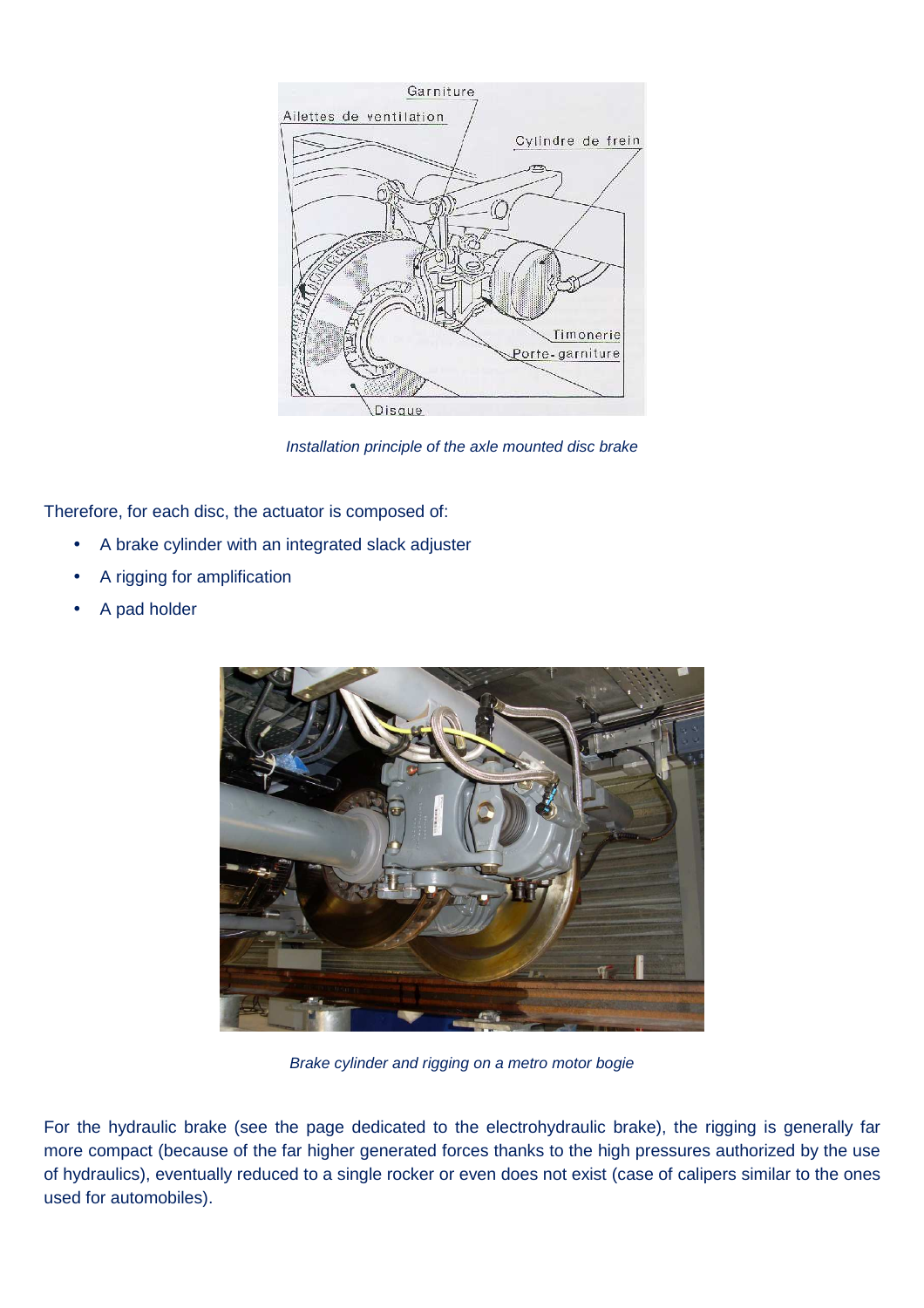

Hydraulic caliper with rocker on a motor bogie brake disc for the CITADIS tramway

Note that for some disc brake applications requiring a high intrinsic safety for actuators (tramways and some metros), the brake cylinder is no more active but « passive »: the brake force is provided by springs (helical springs or spring washers), the pneumatic or hydraulic pressure being used to release the brake by compressing the springs.

### **The parking brake**

As for an automobile, a railway vehicle shall be equipped with a parking brake, the aim of which is to immobilize the vehicle when not in service.

As we have seen above, most of the actuators are of the direct type, i.e. the brake force is produced by supplying pneumatic or hydraulic energy. Therefore, it becomes necessary to add devices making it possible to provide a purely mechanical force: the vehicle should not start to move alone under action of slope or/and wind after the pneumatic or hydraulic energy has been exhausted (due to inevitable leakages).

Until recently, the parking brake was ensured by means of a cable actuated by a steering wheel installed in the carbody of the vehicle. Turning the wheel leads to wind the cable, the latter pulling on a lever which actuates the brake rigging (wagon or old passenger coach), or actuating internal levers of one of the tread brake units equipped with a parking brake equipped with a specific external lever (parking brake "plug"). Many vehicles (among which the Corail coaches) are equipped with this type of parking brake. Its advantage is that it is simple and cheap, but requires a careful maintenance as it easy goes out of right adjustment in the time.

Since about thirty years appeared spring applied parking brakes. The principle consists in:

- Either install a separate spring applied cylinder acting on the parking brake "plug" of a tread brake unit in place of the cable previously used; in this configuration, it is even possible to create an additional amplification by means of a lever arm.
- Or insert a spring applied cylinder with high capacity between the brake cylinder and the rigging of the disc brake unit or between the brake cylinder and the internal levers of the tread brake unit, this spring cylinder being able to apply a brake force in the same way as the main brake cylinder.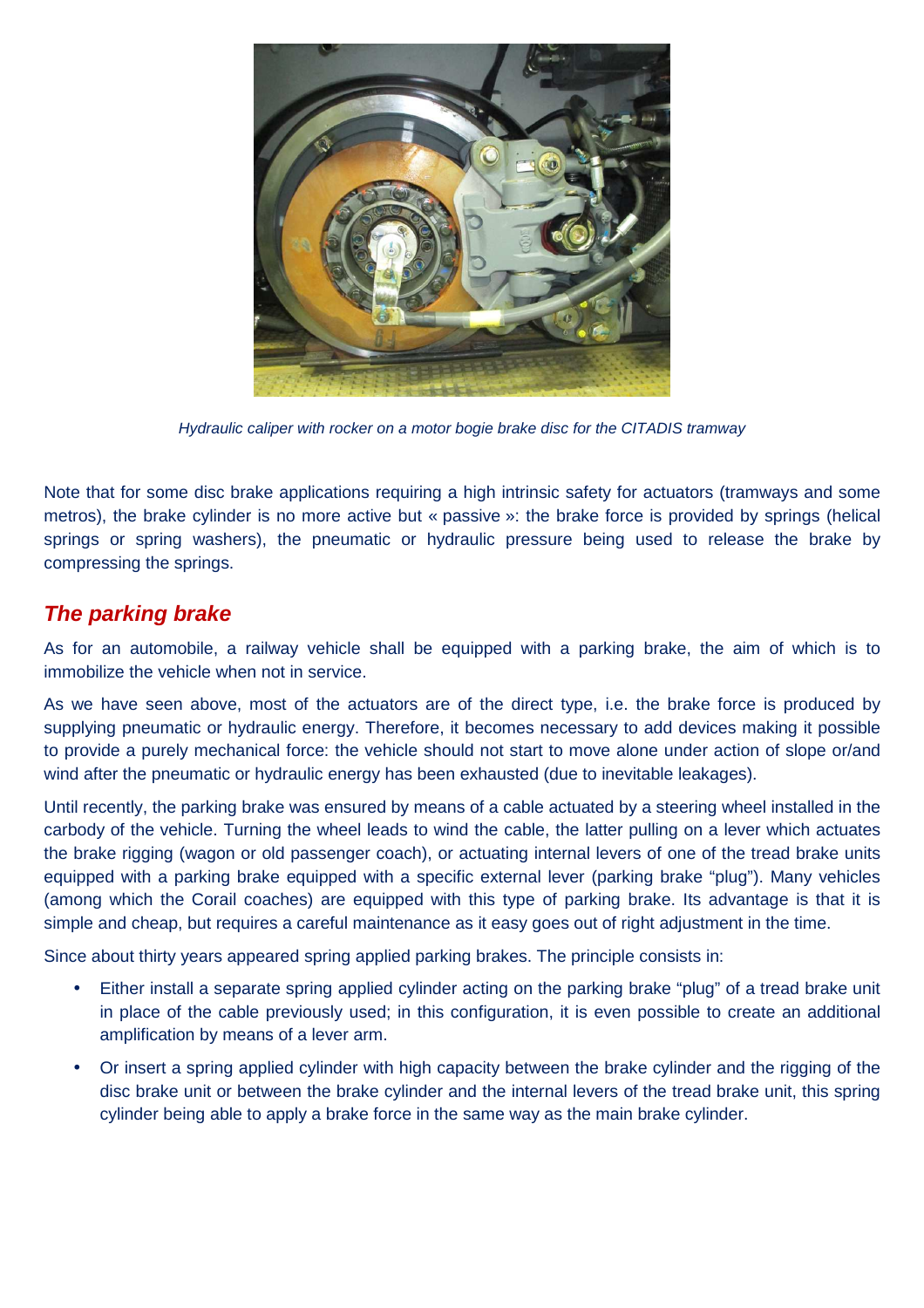

The two types of spring applied parking brake acting on a tread brake unit



Disc brake unit with integrated parking brake on trailer axle of the X 72500 DMU (with unlocking device by means of a cable)

During normal operation (when the vehicle is running), springs are compressed by a pneumatic or hydraulic pressure.

When the vehicle is set out of service:

- Either springs will substitute their force to the one of the pneumatic or hydraulic cylinder when the pneumatic or hydraulic pressure will decrease in the time, simultaneously in the main brake cylinder and in the parking brake cylinder.
- Or, before leaving his train, the driver will require venting of the spring applied cylinders, leading to springs expansion and application of the parking brake force.

When the vehicle is re-activated, control devices ensure re-pressurization of the main brake cylinders (thus generation of a force). In this case:

• Either the parking brakes are automatically re-pressurized, this leading to re-compression of springs and cancelation of their force.